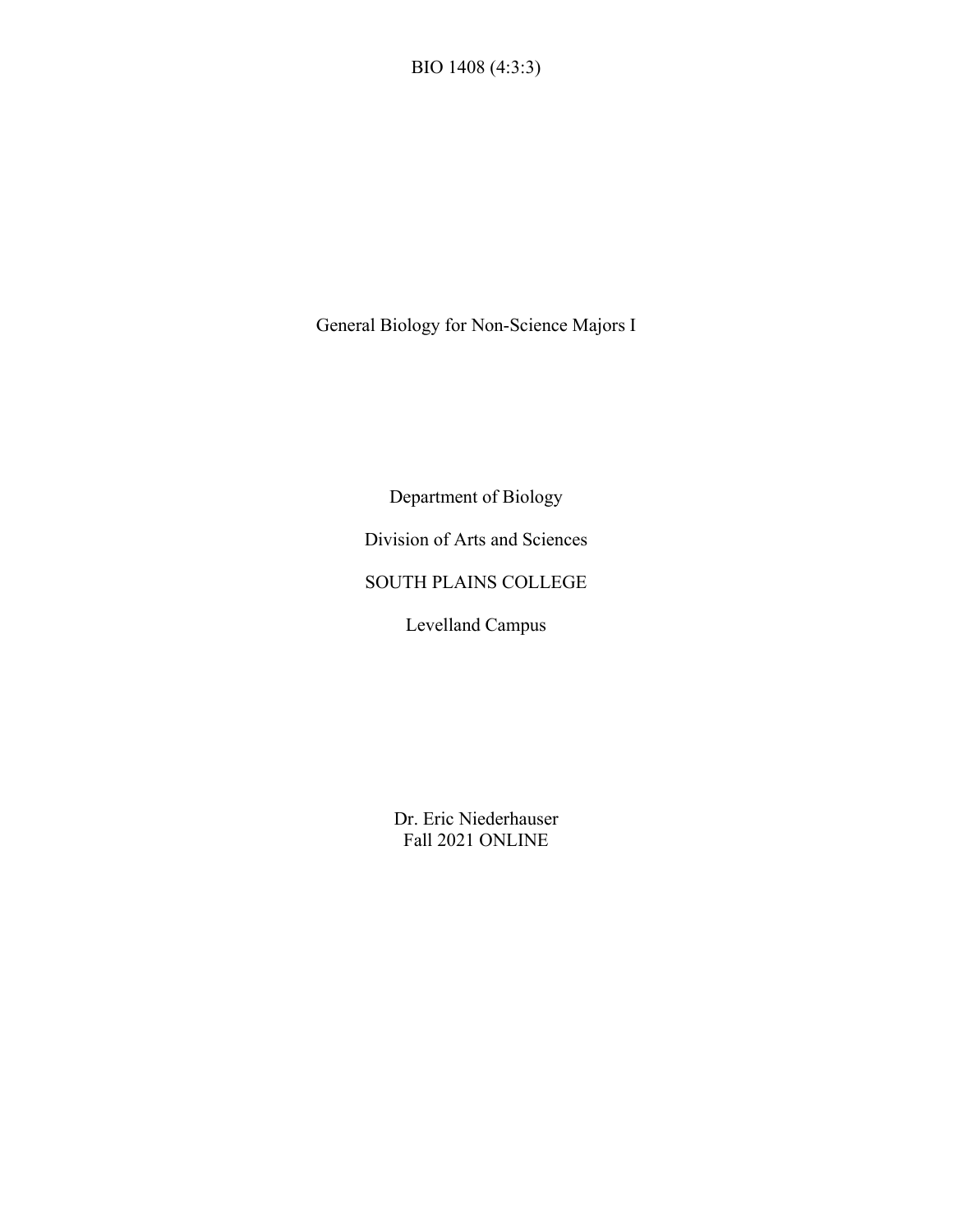## **Biology I for Non - Science Majors (BIOL 1408) FALL 2021 ONLINE**

INSRUCTOR: Dr. Eric Niederhauser

OFFICE PHONE: 806 716-2321

EMAIL: [eniederhauser@southplainscollege.edu.](mailto:eniederhauser@southplainscollege.edu)

- Please include "**1408 Online**" in the subject. I teach a few courses and the answer to your question will likely depend on what course you are in.
- I generally try to respond promptly to emails. Evening or Saturday response times may be delayed. Emails received on Sundays will be answered on Monday.

#### OFFICE HOURS:

- Monday:  $9:30 N$ oon and  $2:30 3:30$
- Tuesday: 9:30 Noon
- Friday: 9:00 11:00

These can be in person or online using Blackboard Collaborate. If you would like to schedule a time for me to enter the Collaborate course room at any time, send me an email. If I am in my office I can easily login.

#### **Course Description**

This general biology course is devoted to exploring the properties, structures and functions shared by all organisms with an emphasis on humans. These properties involve: cells, chemistry, energy, genetics, evolution, and interactions. We will also learn about science and the process of scientific discovery. PREREQUISITE: None. CREDIT: Four semester hours

#### **Course Implementation**

BLACKBOARD: Lectures, current grades, links to labs etc. will be available. Written assignments will also be uploaded to Blackboard. Online office visits will be conducted in Blackboard Collaborate.

LECTURES: About 1-hour and 15 minutes of prerecorded lectures will be posted to Blackboard at 8:00 am each Monday and Wednesday (see schedule below).

LABORATORY: You are **required** to complete weekly online lab-simulation sets accessed through Mcgraw-Hill Connect in Blackboard. The simulations are automatically scored. Each simulation set is expected to take about 2 hours (some may take a bit more, some much less). The weekly simulations are due Sunday 11:30 pm.

RECOMMENDED TEXT: Campbell, *Essential Biology with Physiology*, 6<sup>th</sup> Ed. by Simon, et al. Others are acceptable. Links to the OpenStax biology text will be provided.

#### TECHNOLOGY REQUIREMENTS:

- Computer or laptop WITH microphone and camera.<br>- Printer to print assignments.
- Printer to print assignments.
- Camera or scanner to take pictures of completed written assignments.
- Google Chrome with Proctorio browser extension installed.

Note: As a member of the SPC community, you have free access to Office 365. Office 365 provides access to Microsoft Word, Microsoft Excel, Microsoft PowerPoint, and 1TB of free online storage with Microsoft OneDrive. To access Office 365, go to https://www.office.com and sign in with the following format: SPCusername@southplainscollege.edu and your MySPC password.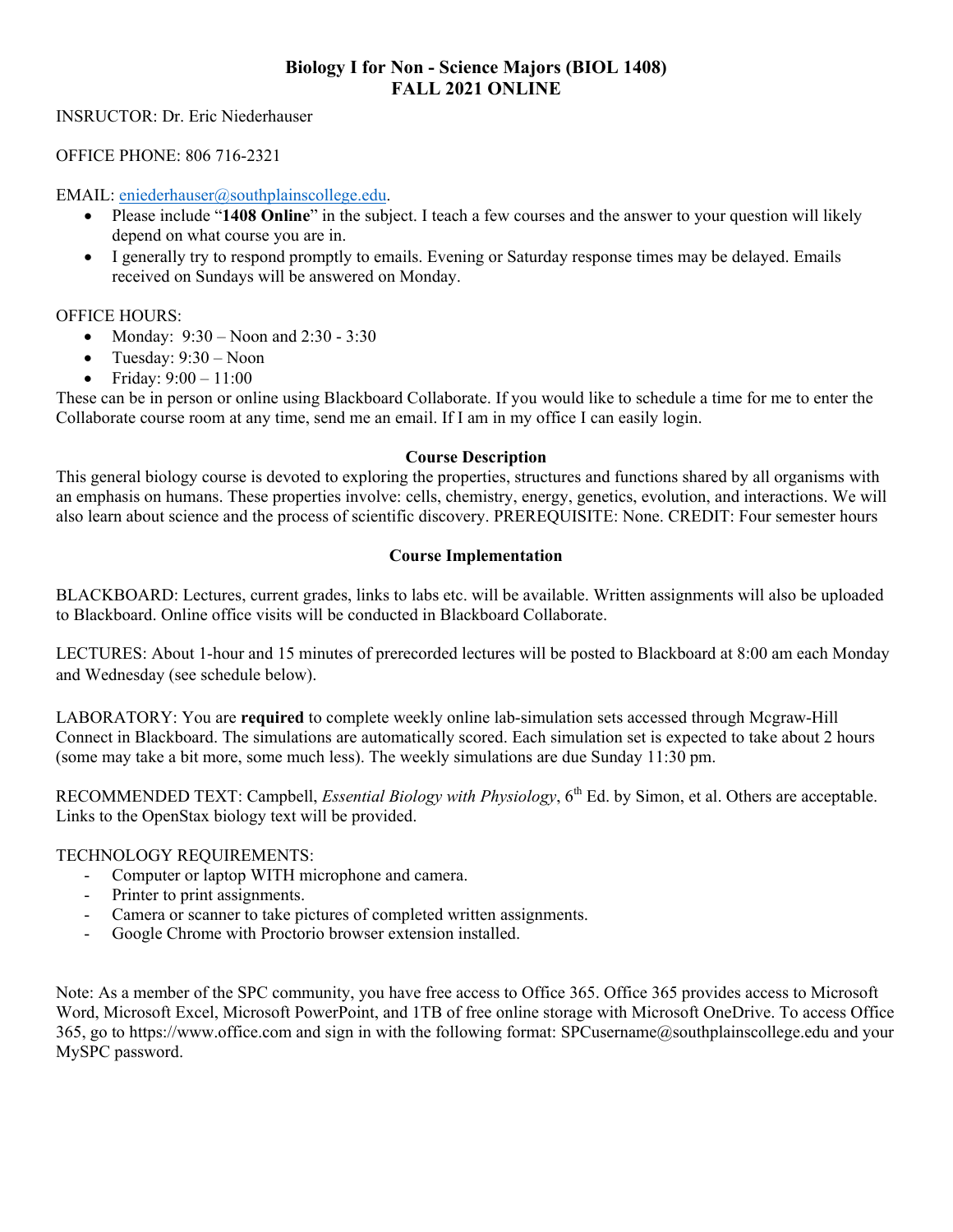## **Grading**

EXAMS: There will be five timed exams given during the course which will cover both lecture and lab. Expect multiple choice, true or false, fill-in-the blank, short answer and essay questions. The 5<sup>th</sup> and final exam will be comprehensive.

Exams will be available to take beginning at 8:00 am on the scheduled Friday. You will have until 11:30 pm Sunday to take them. BE AWARE: Emails about exam problems sent on Sunday will likely NOT be seen until after the exam is due. Your identity will be verified using the Proctorio Chrome browser Extension. Specific instructions and procedures will be provided.

**Do not miss exams.** If you will not be able to take an exam you must contact me BEFORE the exam is posted. If you miss an exam, I will not consider a makeup exam and you will receive a zero.

QUIZZES will be posted in the Quiz and Exams Folder a few hours after each lecture addressing the day's lecture topic. There will be up to 10 questions. Your identity will be verified using the Proctorio Chrome browser Extension. Specific instructions and procedures will be provided before the first quiz. Both quizzes for the week will be available to take until Sunday 11:30 pm. After that, any blank quiz grades will be changed to zero. There are no makeup quizzes. The two lowest quiz grades will be dropped.

## Exam and Quiz Notes:

You may use your notes, book or non-live online resources during the exams or quizzes, therefore:

- They are NOT generously timed. You will have  $45 50$  seconds per question. You can take as much time as you want on each question but taking more time on one question will decrease the time you have available for the others. If you are not VERY familiar with the material, you will run out of time.
- You will be presented one question at a time with no opportunity to backtrack.
- Talking, texting, chatting etc. to another person (either in-person or online) during a quiz or exam is considered cheating and will result in a zero.
- Proctorio will be used. Proctorio makes it difficult to use the internet during exams. See separate instruction page.

LAB GRADES: Credit is given for simulation completion. Each simulation set also has a "homework" assignment consisting of about 25 multiple-choice questions. These are scored automatically. Understanding of lab concepts may also be assessed in the exams and quizzes. There are a few written lab assignments which will also be uploaded and graded.

| <b>Grade Type</b>                  | <b>Percentage of Grade</b> |
|------------------------------------|----------------------------|
| Exams                              | 70 %                       |
| <b>Lab Simulations/Assignments</b> | $20\%$                     |
| <b>Ouizzes</b>                     | $10\%$                     |

## GRADING SUMMARY

*Grading scale:* Final semester average  $90-100 = A$ ;  $80-89 = B$ ;  $70-79 = C$ ;  $60-69 = D$ ;  $60 = F$ . *Last Day to Drop the Course*: Dec 2, 2021

## **Policies, Procedures and Rules**

This course will be conducted according to the policies and procedures of the South Plains College Student Handbook and General Catalog.

**Attendance** is based on your weekly quizzes and lab completion. If you fail to take any of the weekly quizzes for two weeks, you will be counted absent for both weeks and will be dropped from the class. As this is a "lab science" course, failure to complete two lab sets will result in being dropped from the course. Extenuating circumstances will be evaluated on a case-by-case basis.

**Email:** I will send emails to your SPC email address periodically throughout the course. You are responsible for any information that is sent to your SPC email by me or the college, so please check it regularly.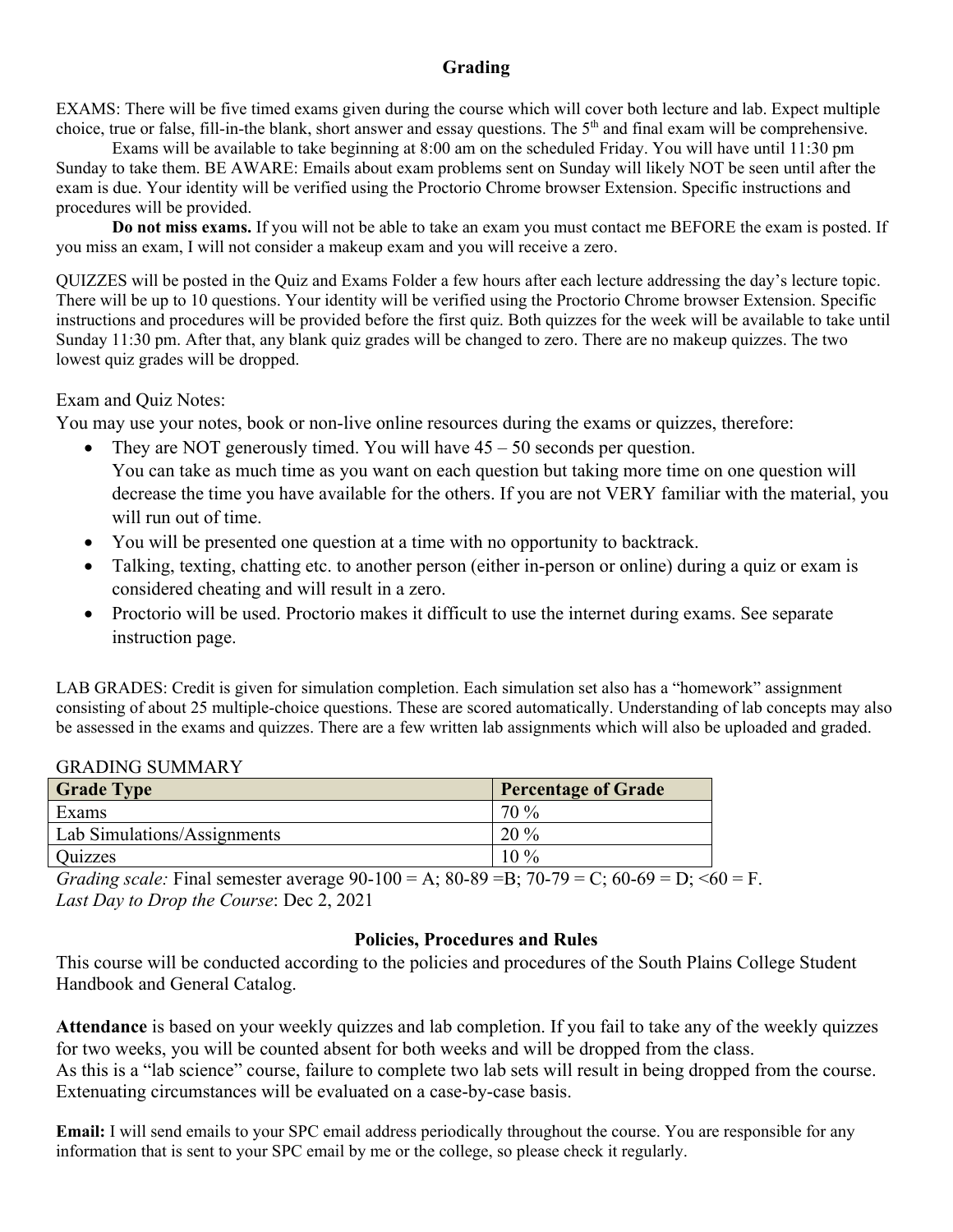**Academic Integrity:** The attempt of any student to cheat or present as her/his own any work, which she/he has not honestly performed is regarded by the faculty and administration as a most serious offense and renders the offender liable to serious consequences, possibly suspension.

Examples of cheating and dishonesty include (but are not limited to): plagiarism, illegal possession of examinations, the use of unauthorized notes or texts during an examination or quiz, obtaining information during an exam from the exam paper of another student, assisting others to cheat, alteration of grade records, illegal entry or unauthorized presence in an office.

**Student Code of Conduct Policy:** Any successful learning experience requires mutual respect on the part of the student and the instructor. Neither instructor nor student should be subject to others' behavior that is rude, disruptive, intimidating, aggressive, or demeaning. Student conduct that disrupts the learning process or is deemed disrespectful or threatening shall not be tolerated and may lead to disciplinary action and/or removal from class.

**Students with disabilities,** including but not limited to physical, psychiatric, or learning disabilities, who wish to request accommodations in this class should notify the Disability Services Office early in the semester so that the appropriate arrangements may be made. In accordance with federal law, a student requesting accommodations must provide acceptable documentation of his/her disability to the Disability Services Office. For more information, call or visit the Disability Services Office at Levelland (Student Health & Wellness Office) 806-716-2577, Reese Center (Building 8) 806-716-4675, or Plainview Center (Main Office) 806-716- 4302 or 806-296-9611.

**Privacy:** The federal law guaranteeing student privacy is the policy of this professor as well as that of SPC. This means that I will not discuss your grade with anyone other than you. I will NOT discuss your grade with your parents, guardians, friends, etc.

**Non-Discrimination Statement:** South Plains College does not discriminate on the basis of race, color, national origin, sex, disability or age in its programs and activities. The following person has been designated to handle inquiries regarding the non-discrimination policies: Vice President for Student Affairs, South Plains College, 1401 College Avenue, Box 5, Levelland, TX 79336. Phone number 806-716-2360.

**Campus Concealed Carry** - Texas Senate Bill - 11 (Government Code 411.2031, et al.) authorizes the carrying of a concealed handgun in South Plains College buildings only by persons who have been issued and are in possession of a Texas License to Carry a Handgun. Qualified law enforcement officers or those who are otherwise authorized to carry a concealed handgun in the State of Texas are also permitted to do so. Pursuant to Penal Code (PC) 46.035 and South Plains College policy, license holders may not carry a concealed handgun in restricted locations. For a list of locations, please refer to the SPC policy at:

http://www.southplainscollege.edu/human\_resources/policy\_procedure/hhc.php

Pursuant to PC 46.035, the open carrying of handguns is prohibited on all South Plains College campuses. Report violations to the College Police Department at 806-716-2396 or 9-1-1.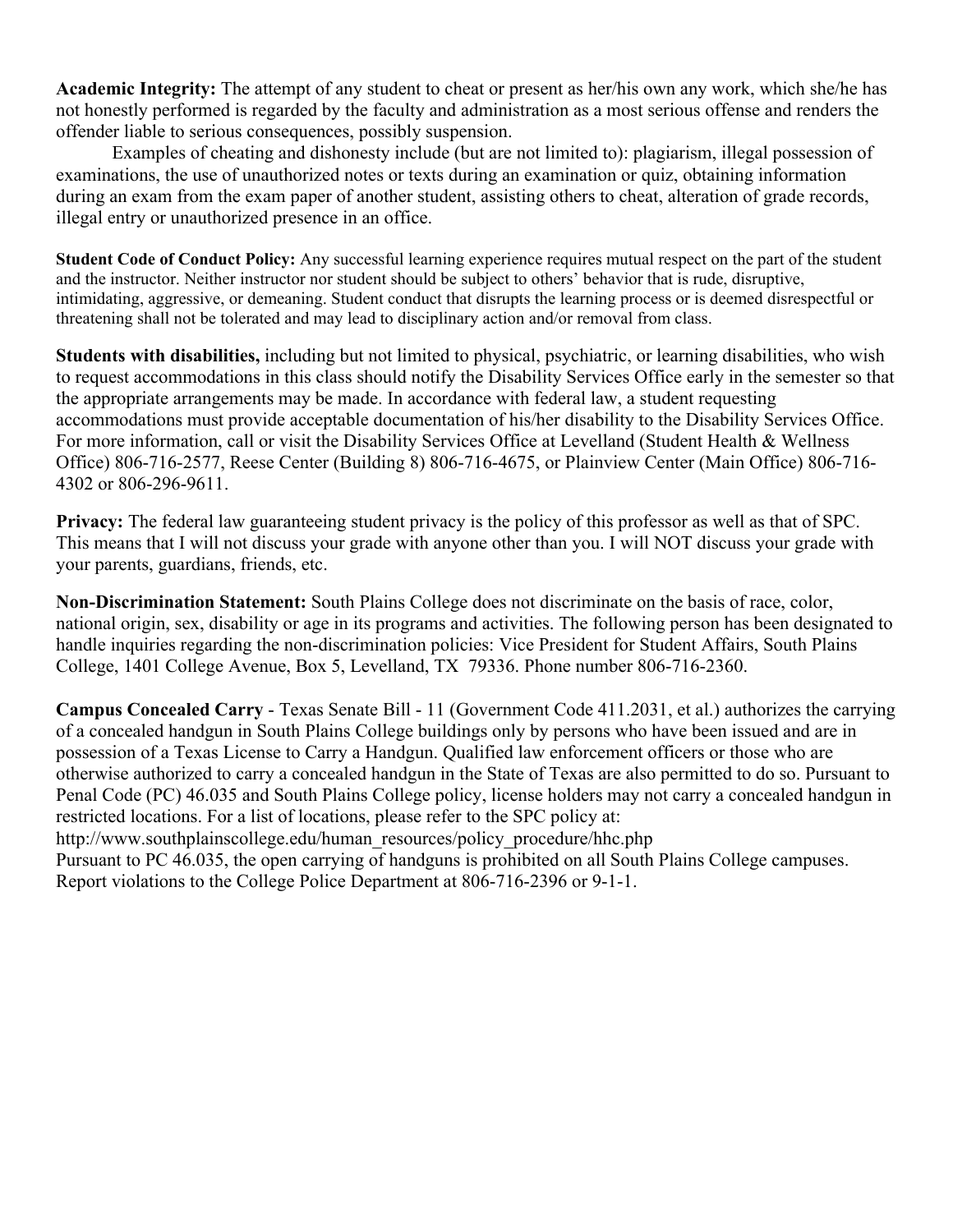| <b>General Weekly Schedule:</b> |
|---------------------------------|
|---------------------------------|

|                | Mon                           | Tue                 | Wed                | Thu | Fri                              |
|----------------|-------------------------------|---------------------|--------------------|-----|----------------------------------|
|                |                               |                     |                    |     |                                  |
| 8 am           | Lecture and<br>Lab Sim Set    |                     | Lecture Posted     |     |                                  |
| 9              | Posted<br><b>Office Hours</b> | <b>Office Hours</b> |                    |     | <b>Office Hours</b>              |
| 10             |                               |                     |                    |     |                                  |
| 11             |                               |                     |                    |     |                                  |
| 12 pm          | <b>Quiz Posted</b>            |                     | <b>Quiz Posted</b> |     |                                  |
| 1              |                               |                     |                    |     |                                  |
| $\overline{2}$ | <b>Office Hours</b>           |                     |                    |     |                                  |
| 3              |                               |                     |                    |     | <b>Quizzes and</b><br>Lab        |
| $\overline{4}$ |                               |                     |                    |     | <b>Simulations</b><br><b>Due</b> |
| 5              |                               |                     |                    |     | <b>SUNDAY</b><br>11:30 pm        |

Final Thoughts:

- o This is NOT a self-paced course. Although there is flexibility as to when you watch lectures, take quizzes, and complete the labs. Labs and quizzes must be completed each week and the exams dates are set.
- o You must study, understand, and memorize just as you would with a traditional course.
- o I STRONGLY suggest **taking notes** as you listen to the lectures and then **rewriting them** as you **read a text etc**.
- o My goal is your success. If you have any questions or concerns, ASK ME! Please! Anything that affects your performance as a student is important to me.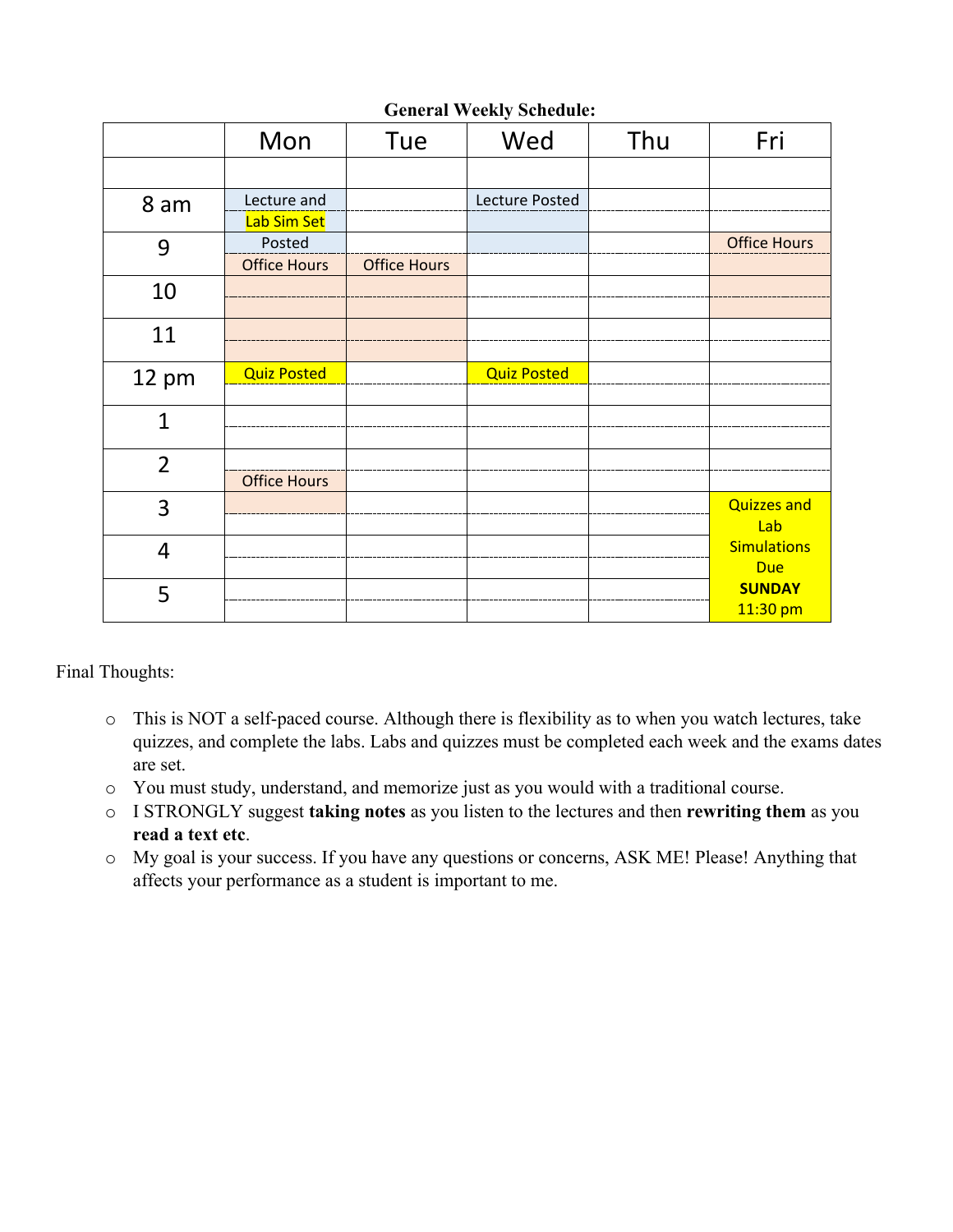This course is in the **SPC TexBook** program. The fee for McGraw Hill Connect Lab simulations was included in your tuition for the course. The statement below discusses the option to opt out. This does not apply to you - for this course you cannot opt out. For other courses, where the TexBook fee is used to provide a required textbook, some students might already have the textbook.

• **What is TexBook?** The required textbook/digital content for this course is available to you in Blackboard from the first day of class. The fee for the textbook/digital content is the lowest price available from the publisher and bookstore and is included in your tuition/fee payment.

• **How do I access my TexBook?** Your course material is in your Blackboard course from the first day of class. Access to your course material is provided either by RedShelf or other links inside your Blackboard course. RedShelf (and many publisher's) ebook features include the ability to hear the text read aloud, highlight, take notes, create flash cards, see word definitions, build study guides, print select pages, and download up to 20% of the book for offline access.

• **Help with TexBook** issues and support: check with your professor and/orcontacthttps://solve.redshelf.com/hc/enus/requests/new

• **Opting out of TexBook:** Participating in TexBook is not mandatory, and you can choose to opt-out.

However; by opting-out you will lose access to the course [textbook/digital content] and competitive pricing, and you will need to purchase the required course material on your own. If you drop the class or opt-out before the opt-out deadline, the TexBook charge will be automatically refunded to your SPC account. The opt-out deadline for Fall and Spring is the twelfth class day. The opt-out deadline for shorter terms varies between the second and third class day.

#### \*Please consult with your professor before deciding to opt-out\*

If you still feel that you should purchase the course textbook/materials on your own, send an opt-out email to: [tfewell4texasbookcompany@gmail.com.](mailto:tfewell4texasbookcompany@gmail.com) Include your first name, last name, student ID number, and the course you are opting out of. Once you have been opted-out, you will receive a confirmation email. If you need assistance with the process, contact the SPC Bookstore: Email: tfewell@texasbook.com / Phone: 806-716-2399 Email: agamble@texasbook.com/ Phone: 806-716-4610